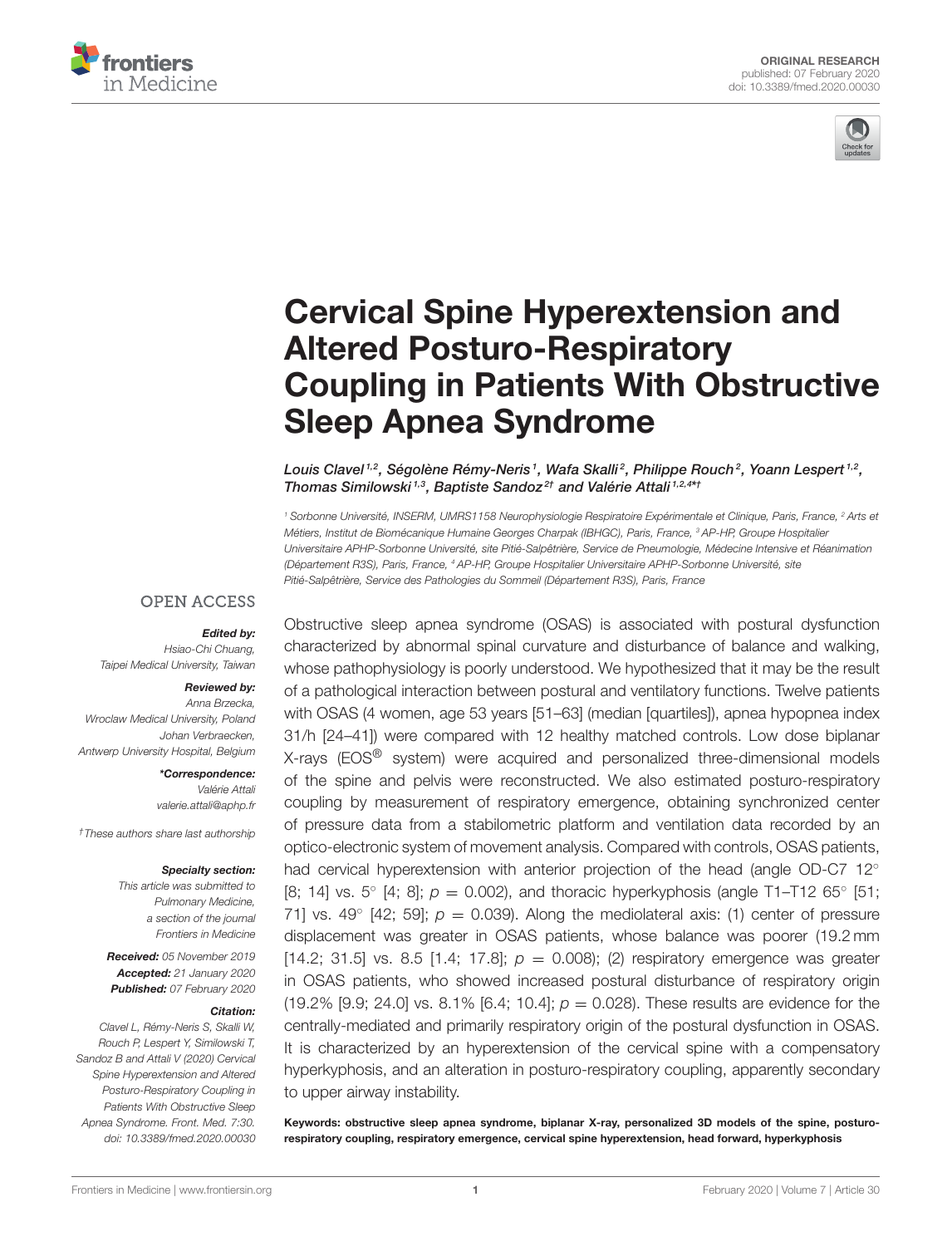#### Clavel et al. Altered Posturo-Respiratory Coupling in OSAS

## INTRODUCTION

Obstructive sleep apnea syndrome (OSAS) is characterized by instability of upper airways, which leads to their intermittent obstruction during sleep [\(1,](#page-7-0) [2\)](#page-7-1). The frequency of obstructive respiratory events, as well as the intermittent hypoxia and fragmented sleep that results [\(1,](#page-7-0) [2\)](#page-7-1), are strongly correlated with excessive daytime sleepiness, an increased risk of accidents, and the development of cardiovascular, metabolic and neurocognitive co-morbidity. Ventilation with continuous positive airway pressure (CPAP) remains the mainstay of treatment in moderate to severe OSAS, preventing obstructive respiratory events [\(3\)](#page-7-2), reducing daytime sleepiness [\(4\)](#page-7-3), the risk of accidents [\(5\)](#page-7-4) and increased cardiovascular risk [\(6](#page-7-5)[–8\)](#page-7-6).

Recently, a specific postural dysfunction has been reported to be a feature of OSAS. Reported series describe abnormal spinal curvature, with cervical hyperextension and anterior projection of the head [\(9](#page-7-7)[–11\)](#page-7-8), disturbances of balance [\(12,](#page-7-9) [13\)](#page-7-10), and walking [\(12,](#page-7-9) [14,](#page-7-11) [15\)](#page-8-0), and an increased risk of falls [\(16\)](#page-8-1). These difficulties with balance and walking improve significantly after treatment with CPAP is instituted, suggesting that they are specifically related to OSAS [\(12,](#page-7-9) [14\)](#page-7-11). It would seem that there is also a causal link between OSAS and anterior projection of the head. Patients with known OSAS generally acquire this in childhood, and it worsens during growth if OSAS remains untreated [\(9\)](#page-7-7), and is notably more marked if OSAS is severe [\(11\)](#page-7-8). Despite this, no study has correlated the anatomical postural anomalies and disturbances of balance, nor is the pathophysiology of this postural dysfunction well-understood. In particular, its association with intermittent hypoxia and altered sleep quality, the principal factors that lead to co-morbidity, remains purely theoretical. Indeed, though changes in stabilometric parameters have been correlated with sleep deprivation [\(17\)](#page-8-2) or to profound hypoxia [\(18\)](#page-8-3), which is not typically observed in studies of OSAS patients [\(12,](#page-7-9) [13\)](#page-7-10). Additionally, the intermittent hypoxia and altered sleep quality do not explain the hyperextension of the cervical spine and the forward projection of the head [\(9–](#page-7-7)[11\)](#page-7-8). The cervical hyperextension most often found in adolescents and young adults who present with a reduction in the posterior pharyngeal space [\(10\)](#page-7-12), are evidence of a relationship between the angle of the head, the mechanical properties of the upper airways, and ventilation. Should cervical flexion induce an increase in upper airway resistance [\(19\)](#page-8-4), hyperextension increases the pharyngeal diameter [\(20\)](#page-8-5), flow rate in the upper airway, and its stability when awake [\(21\)](#page-8-6), and thus facilitates ventilation in the healthy subject [\(21\)](#page-8-6), and in patients in whom oral ventilation predominates [\(22\)](#page-8-7). In OSAS patients the upper airways resist the flow of air [\(23\)](#page-8-8), and cervical hyperextension with anterior projection of the head seems to facilitate ventilation [\(20\)](#page-8-5), representing a postural adaptation to pathology of respiratory origin. In this context, we hypothesized in this study that postural dysfunction of OSAS is the result of a pathological interaction between postural function and ventilatory function that causes both problems of static posture and disturbances of balance.

Both these functions are in fact physiologically linked. Anatomically, both rely on the integrity of the same musculoskeletal structures: the spine, thoracic cage, and

trunk musculature. It has been shown that spinal curvatures are severely constrained by extreme variations in pulmonary volume [\(24\)](#page-8-9). Additionally, normal ventilation cyclically perturbs balance. Spinal curvature varies during the ventilatory cycle because of change in the orientation of the costo-vertebral joints [\(25\)](#page-8-10). This "postural disturbance" caused by ventilation is manifested in stabilometric recordings as minimal oscillations of the center of pressure whose ventilatory origin is suggested by their disappearance on breath-holding/apnea [\(26\)](#page-8-11), and an increase in voluntary [\(27\)](#page-8-12), or hypercapnic [\(28\)](#page-8-13) ventilation. The end result is that the cyclical constraint imposed on the thoracic spine by normal breathing continually changes the head to pelvis vertical axis, requiring the body to compensate [\(29\)](#page-8-14) at the neck and pelvis [\(24\)](#page-8-9) to maintain normal postural balance. Each ventilatory cycle triggers spinal and pelvic contractions to compensate for this postural disturbance [\(30](#page-8-15)[–32\)](#page-8-16) and is evidence for the existence of a posturo-respiratory coupling that is in play across all joints from head to foot when standing. This coupling is centrally controlled [\(31,](#page-8-17) [33\)](#page-8-18) and may be affected by cortical lesions such as those following a cerebro-vascular accident. In patients with such lesions, disturbances of balance are correlated with an increase in postural dysfunction of ventilatory origin [\(34\)](#page-8-19).

In the context of the pathological posturo-respiratory interaction which is central to the hypothesis of our study, we would expect to detect alterations of spinal alignment which may interfere with the maintenance of vertical balance [\(29,](#page-8-14) [35\)](#page-8-20), an increase in postural dysfunction of ventilatory origin, and/or reduced effectiveness in the mechanisms that counter this disturbance [\(31\)](#page-8-17). In order to explore this, we studied posturorespiratory coupling in a group of OSAS patients and matched controls [\(27\)](#page-8-12), using stabilometric recordings and non-invasive monitoring of ventilation using a motion capture system. Spinal curvature, head posture, and pelvic orientation in the erect position were also captured, modeling postural alignment via the acquisition of biplanar radiography and individualized 3D skeletal reconstructions [\(36\)](#page-8-21).

# MATERIALS AND METHODS

#### Inclusion Criteria **Patients**

Patients with moderate to severe OSAS, with a diagnosis in the 6 months prior to study entry based on symptoms and polysomnography, without known postural dysfunction or other respiratory pathology, were included. Patients treated with CPAP or mandibular advancement device (MAD) had to stop their treatment at least 1 week before the study procedures.

#### Control Group

Healthy non-snoring subjects with a low probability of OSAS (scoring 0 on the Berlin questionnaire) [\(37\)](#page-8-22), were included in the control group.

Participants of both group had to have a normal respiratory function as well as neurological and musculoskeletal examination. No participant should have had a history of falls in the 12 months prior to study entry.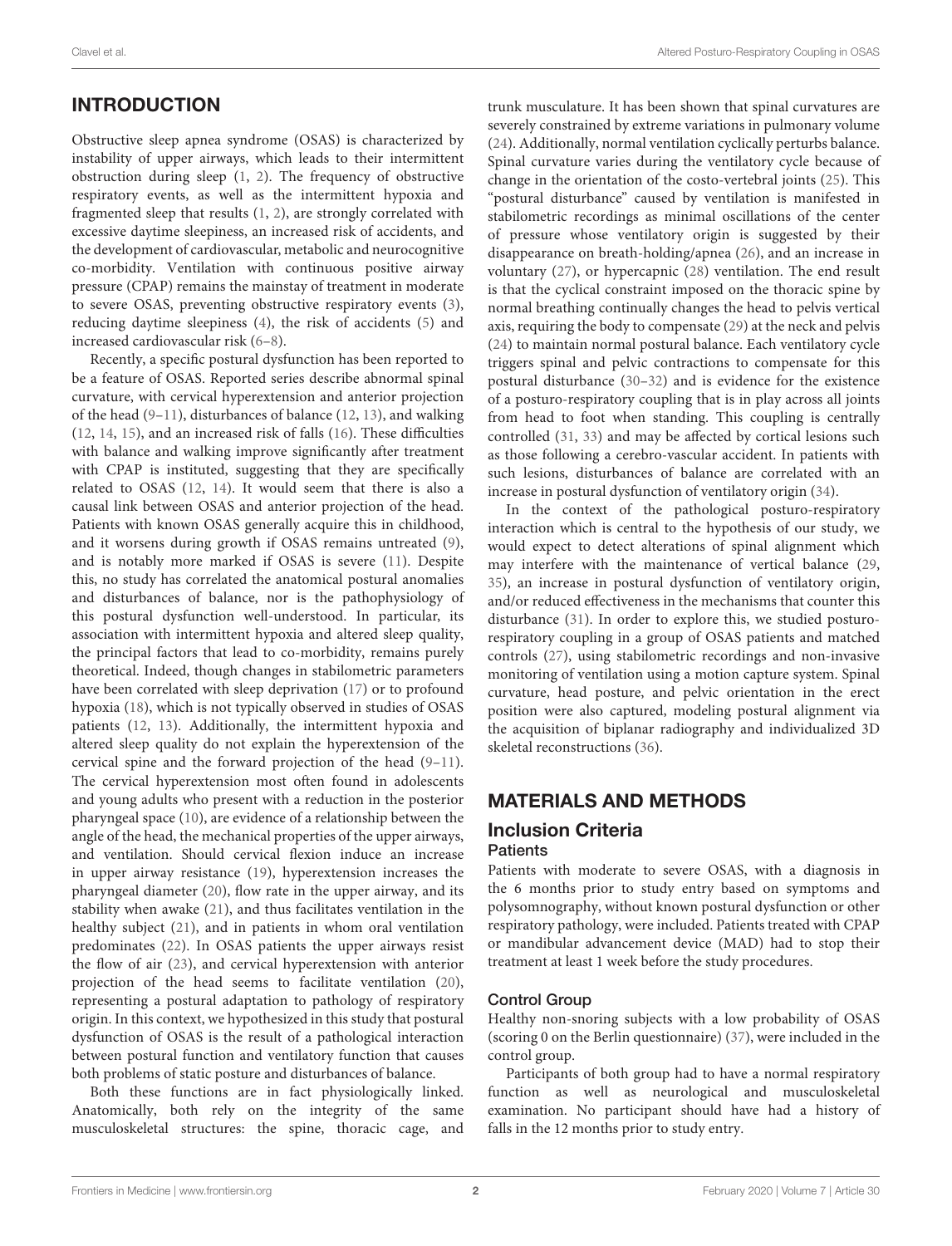Ethical approval for the study in both OSAS patients and healthy subjects was obtained from the relevant bodies (the Comité de Protection des Personnes (CPP) Ouest V on 28 June 2017 and the CPP Ile de France VI on 18 February 2015). The study was registered in the ISRCTN register (Registration numbers ISRCTN70932171 for the OSAS patients, ISRCTN56129394 for the healthy subjects). All participants were informed of the nature of the study and gave written consent to participate.

## Study of Postural Alignment Using 3D Biplanar Imaging

The  $EOS^{\textcircled{\tiny{\textregistered}}}$  system  $(EOS^{\textcircled{\tiny{\textcircled{\tiny\textbackslash}}}}$  Imaging, France) was used to simultaneously acquire bi-planar (sagittal and coronal) images of the entire skeleton [\(36,](#page-8-21) [38\)](#page-8-23). Participants were placed in a reference position with their hands on their cheeks while breathing normally. Individual 3D models were constructed from the biplanar imaging, including the points OD, defined as the uppermost point of the odontoid peg of the second cervical vertebrae (C2), the spine of the third cervical vertebrae (C3) to the sacrum (S1), and the pelvis, using established methods [\(39,](#page-8-24) [40\)](#page-8-25). The following values were then calculated: (1) 3D spinal curvatures: cervical, between C3 and C7 (C3–C7 angle), thoracic, between T1 and T12 (T1–T12 angle), lumbar, between L1 and S1 (L1–S1 angle), expressed in degrees; (2) pelvic variables (pelvic incidence and pelvic tilt); (3) the angle between the vertical and a line drawn from OD to the mid-point of a line intersecting the femoral heads (OD-HA); (4) the angle between the vertical and a line drawn from OD and the uppermost point of C7 (OD-C7) (see **[Figure 1](#page-2-0)**).

#### Study of Posturo-Respiratory Coupling Acquisition and Measured Parameters

The simultaneous acquisition of ventilatory and stabilometric profiles were performed by using an optico-electronic system of movement analysis (Vicon with Nexus 2.5, Oxford, UK), which was synchronized with a force platform (BP 4051040-2K, AMTI, Watertown, USA). Sixty-five reflective markers were positioned on each participant (41 on the thorax, four on the head, seven on each leg, and three on each foot). The ventilatory profile, the antero-posterior movement of the cervical spine, and the antero-posterior rotation of the pelvis, knees, and ankles were captured using 12 cameras positioned around the participant, with an acquisition frequency of 100 Hz. The participants stood on a force platform that simultaneously measured the trajectory of horizontal displacement of the pressure center (PC) projected along the antero-posterior (AP, sagittal) and medio-lateral (ML, coronal) axes, defined for each subject using six markers placed on the feet, with an acquisition frequency of 100 Hz.

#### Experimental Protocol

Data was acquired with the subject in a relaxed upright position, with both feet positioned on the force platform the width of the pelvis apart, with the arms at the sides. Participants were asked to maintain horizontal gaze by looking at a point located at eye height on the wall opposite. After a period of familiarization with this environment, recordings were obtained while breathing



<span id="page-2-0"></span>naturally in sequences lasting 1 min for two visual conditions: eyes open (EO) and eyes closed (EC) and two occlusal conditions: occlusion (OC; with the mandible positioned by teeth contact), and rest position (RP; with the mandible positioned by the muscles without tooth contact). The different conditions were presented in random order.

## Parameters Analyzed

Respiratory frequency (RF), inspiratory time (Ti), expiratory time (Te), and the cinematic angles of the cervical spine, pelvis, knees, and ankles were calculated from the movement analysis. The amplitude of displacement of the pressure center along the AP (AP Range) and ML (ML Range) axes was calculated. Using the time-synchronized data from the movement analysis (ventilatory signals and the variation in cinematic angles of the cervical spine, pelvis, knees, and ankles) and the stabilometric analysis, posturo-respiratory coupling was then calculated using the respiratory emergence (REm) method described by Hamaoui et al. [\(27\)](#page-8-12). The REm is defined as the ratio of the power frequency extracted at a 0.08 Hz frequency band centered on the average ventilatory frequency of the pressure center displacement signal. This variable, which may have values between 0 and 100, estimates the contribution of the ventilatory component to the cinematically-observed movements, with higher values indicating a greater contribution of the ventilatory component. It is calculated from the displacement of the pressure center along the AP and ML axes, and by anatomical segment (cervical spine/pelvis/knees/ankles).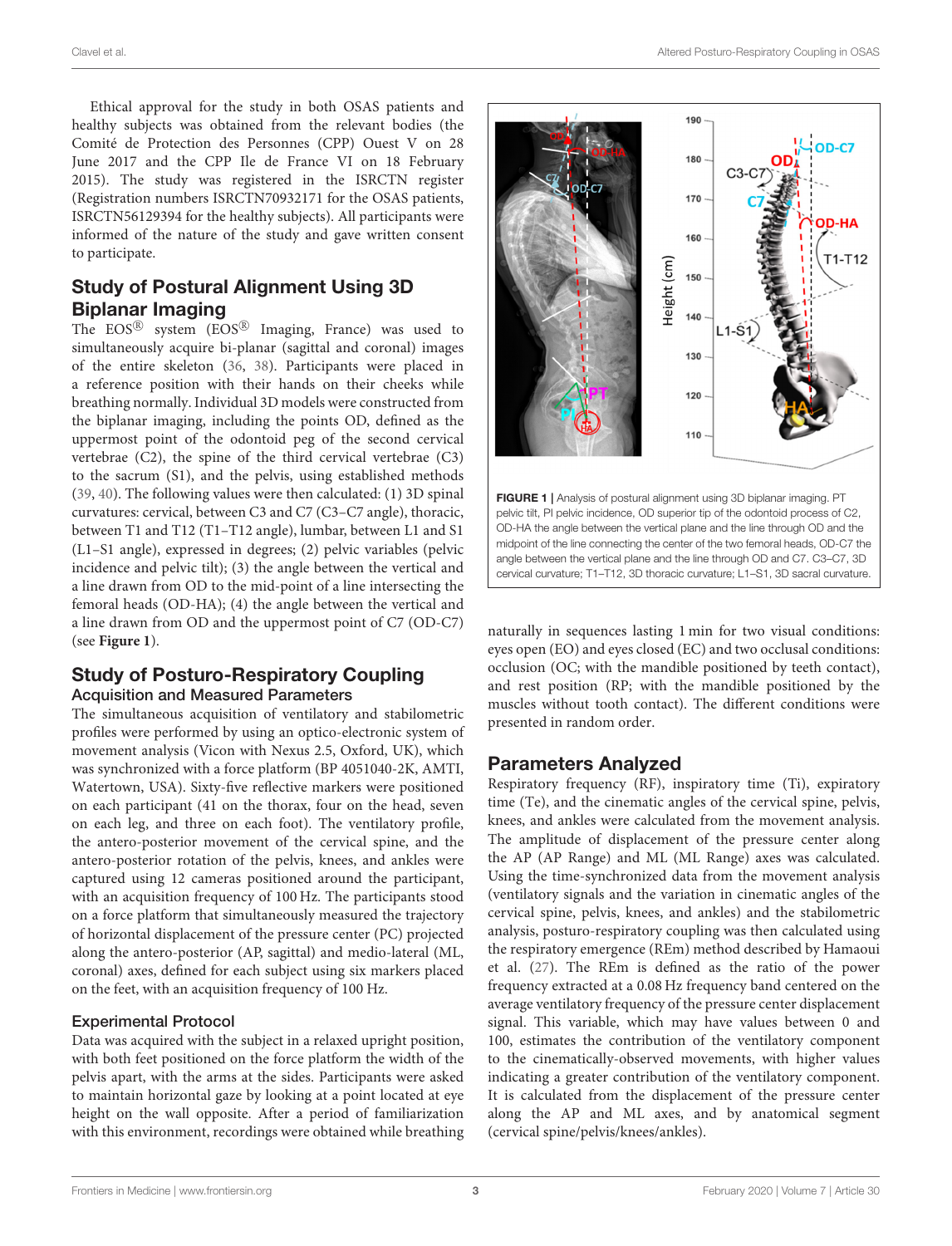<span id="page-3-0"></span>TABLE 1 | Baseline characteristics and pulmonary function tests.

|                                                  | OSAS Patients $n = 12$          | Controls $n = 12$               | p            |
|--------------------------------------------------|---------------------------------|---------------------------------|--------------|
| <b>BASELINE CHARACTERISTICS</b>                  |                                 |                                 |              |
| Gender M/F                                       | 8/4                             | 8/4                             | $\mathbf{1}$ |
| Age (years)                                      | 53 [51; 63]                     | 50 [47; 60]                     | 0.45         |
| Height (m)                                       | 1.73 [1.65; 1.79]               | 1.74 [1.66; 1.76]               | 0.95         |
| Weight (kg)                                      | 80 [73; 94]                     | 76 [69; 79]                     | 0.11         |
| BMI ( $kg/m2$ )                                  | 27.8 [24.9; 30.5]               | 25.5 [23.7; 26.0]               | 0.07         |
| Epworth                                          | 10[8; 14]                       | 6[3; 8]                         | 0.03         |
| AHI(fh)                                          | 30 [21; 41]                     | <b>ND</b>                       |              |
| AI $(h)$                                         | 13 [8; 19]                      | <b>ND</b>                       |              |
| Oxygen desaturation index (/h)                   | 21 [12; 24]                     | <b>ND</b>                       |              |
| Time with oxygen saturation $<90\%$ (%)          | 8[1; 17]                        | <b>ND</b>                       |              |
| PULMONARY FUNCTION TESTS (HELIUM DILUTION TEST)* |                                 |                                 |              |
| VC L (% predicted)                               | 5.0 [3.4; 5.9] (120 [114; 126]) | 5.0 [4.1; 5.5] (122 [116; 129]) | 0.79         |
| IC (% predicted)                                 | 3.8 [2.8; 4.2] (136 [119; 161]) | 3.4 [2.8; 4.2] (133 [124; 139]) | 0.98         |
| ERV (% predicted)                                | $0.9$ [0.7; 1.5] (81 [50; 98])  | 1.4 [1.2; 1.9] (116 [77; 136])  | 0.10         |
| FRC (% predicted)                                | 2.9 [2.1; 3.6] (89 [80; 99])    | 3.0 [3.0; 3.8] (101 [89; 111])  | 0.37         |
| RV (% predicted)                                 | 2.0 [1.7; 2.2] (97 [79; 103])   | 1.8 [1.5; 2.0] (89 [78; 94])    | 0.45         |
| TLC (% predicted)                                | 6.3 [5.0; 7.4] (106 [99; 111])  | 7.0 [5.7; 7.4] (105 [103; 110]) | 0.60         |

Data are expressed as medians with inter-quartile.

BMI, body mass index; VC, Vital Capacity; IC, Inspiratory Capacity; ERV, Expiratory Reserve Volume; FRC, Functional Residual Capacity; RV, Residual Volume; TLC, Total Lung Capacity; AHI, apnea hypopnea index; AI, apnea index; ND, not done.

\*Pulmonary function tests performed in all controls, and in 11/12 patients, helium dilution test performed in all controls, and 10/12 patients.

# Statistical Analysis

As none of the parameters are normally distributed, results are expressed as medians with inter-quartile intervals. The data from both groups were compared using the Mann-Whitney test for discontinuous data and by Fisher's exact test for qualitative variables. Postural alignment was also compared to corridors of normality previously published [\(29\)](#page-8-14).

# RESULTS

#### **Participants**

Twelve patients with OSAS and twelve healthy subjects were included. Participants in both groups were similar in age, gender, and body mass index (BMI). Two of the OSAS patients had received no treatment, and ten had been able to stop their treatment with CPAP or MAD for 10 [8–11] days. Patient characteristics and the results of the respiratory function testing in both groups are presented in **[Table 1](#page-3-0)**.

# Postural Alignment

The overall alignment with respect to the vertical (OD-HA angle) was similar in both groups: the head was almost exactly vertically aligned above the pelvis in both groups (see **[Table 2](#page-3-1)**). However, the spinal curvatures differed significantly between patients and controls. In OSAS patients, we observed a greater OD-C7 angle, which represents evidence of upper cervical hyperextension (**[Table 2](#page-3-1)**). We also observed more marked thoracic kyphosis in OSAS patients (**[Table 2](#page-3-1)**), with six patients having values greater out of the corridor of normality (superior to 63°) [\(29\)](#page-8-14), compared with only one control ( $p = 0.069$ ). Finally eight OSAS patients

<span id="page-3-1"></span>TABLE 2 | Spinal and pelvic parameters derived from 3D reconstruction parameters (EOS parameters).

|                           | <b>OSAS</b>             | Controls                | р     |
|---------------------------|-------------------------|-------------------------|-------|
| <b>EOS PARAMETERS</b>     |                         |                         |       |
| $C3-C7$ ( $^{\circ}$ )    | $8[-13; 11]$            | $-7$ [ $-10$ ; $-4$ ]   | 0.24  |
| $T1 - T12$ ( $^{\circ}$ ) | 65 [51; 71]             | 49 [42; 59]             | 0.039 |
| $L1 - S1$ ( $\circ$ )     | $-60$ [ $-63$ ; $-52$ ] | $-58$ [ $-62$ ; $-47$ ] | 0.41  |
| $OD-HA (°)$               | 4 [1; 4]                | 3[3;5]                  | 0.59  |
| OD-C7 $(°)$               | 12 [8; 14]              | 5[4; 8]                 | 0.002 |
| Pelvic incidence (°)      | 53 [43; 57]             | 55 [47; 62]             | 0.80  |
| Pelvic tilt $(°)$         | 15 [12; 24]             | 13 [11; 16]             | 0.41  |

Data are expressed as medians with inter-quartile.

OD-HA, angle between the vertical and the line that connects the most superior point of the odontoid peg of the center of the bi-coxofemoral axis; OD-C7, angle between the vertical and the line that connects the most superior point of the odontoid peg and the seventh cervical vertebrae; SVA, Sagittal Vertical Axis; C3–C7, cervical curvature between the third cervical vertebrae to the seventh; T1–T12, thoracic curvature between the first thoracic vertebrae and the twelfth; L1S1, lumbar curvature between the first lumbar vertebrae and sacrum.

had lower cervical kyphosis (C3–C7) compared with only one control ( $p = 0.01$ ). **[Figure 2](#page-4-0)** shows an example of postural alignment in a patient, and in matched control subject.

## Stabilometric and Ventilatory Parameters

The stabilometric profile of the patient and control groups differed significantly in all conditions (**[Table 3](#page-5-0)**). In the EO/RP condition, we observed a significant difference in the amplitude of displacement of the pressure center between the groups. The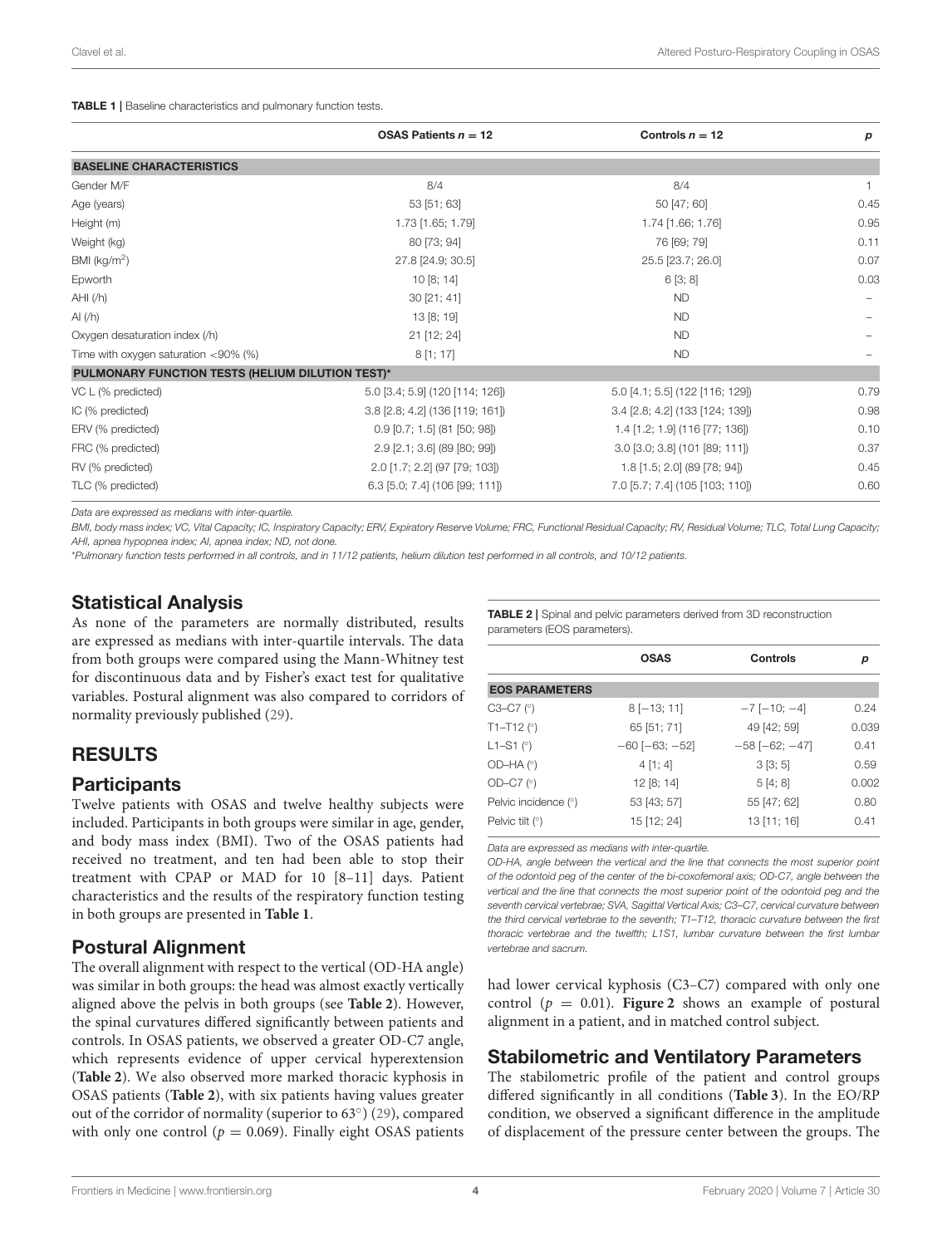

<span id="page-4-0"></span>OSAS patients' displacements were lower in the AP range, and greater in the ML range (example in a patient, see **[Figure 2](#page-4-0)**). This difference was also observed in the three other experimental conditions, though not significantly so in the EC/RP condition. Both groups had similar ventilatory parameters (Ti, Te, RF) in all experimental conditions (**[Table 3](#page-5-0)**) and there was no significant intra-group variation in the various experimental conditions.

# Respiratory Emergence

We observed a significant increase in respiratory emergence, and in consequence, posturo-respiratory coupling, represented by greater displacement of the pressure center due to respiratory movements, along the medio-lateral axis in the EO/RP conditions in OSAS patients compared with controls (19.2% [9.9; 24.0] vs. 8.1% [6.4; 10.4];  $p = 0.028$ ), an increase that was also reproduced in the three other conditions (**[Table 3](#page-5-0)**). Analyzing by segment, we noted significant differences between patients and controls only in the conditions when the mandible was in a position of occlusion (EO/OC and EC/OC). In OSAS patients respiratory emergence was less at cervical level in the EO/OC condition  $(8.6\% \; [4.7; 15.7] \; \text{vs.} \; 18.1\% \; [13.8; 28.2]; p = 0.015)$  and greater at hip level in the EC/OC condition (11.7% [6.7; 21.9] vs. 22.1% [16.0; 34.7];  $p = 0.045$ ) (**[Figure 3](#page-6-0)**).

# **DISCUSSION**

This study provides evidence that OSAS patients have specific postural dysfunction, associating disturbances of balance and postural anomalies, characterized by hyperextension of the upper cervical spine, anterior projection of the head, and thoracic hyperkyphosis. The increases in postural displacement due to respiratory movements are evidence for the centrally-mediated and primarily respiratory origin of this postural dysfunction.

# Upper Airways and Spinal Alignment in **OSAS**

There is a close physiological relationship between spinal curvature and the stability of the upper airways because of the direct anatomical support that the cervical spine provides to the oropharynx. Cervical flexion increases the risk that the upper airway will collapse, while cervical extension increases its stability [\(19\)](#page-8-4). This relationship is illustrated in certain upper cervical pathologies such as the osteochondromas, osteophyte formation, multi-focal lesions in rheumatoid arthritis or posterior subluxation of C1. Should these cause cervical flexion, and thereby exert pressure on the posterior wall of the pharynx, they may be directly responsible for obstructive respiratory events during sleep [\(41\)](#page-8-26). The reductions observed in the apnea/hypopnea index, or even complete resolution of OSAS, that follows surgical restoration of normal cervical alignment, attests to a causal relationship [\(42\)](#page-8-27). Equally, prior surgical procedures that achieved anterior access to the cervical spine constitute an anatomical risk factor for OSAS [\(43\)](#page-8-28), because of the reduction in diameter of the upper airway which they are apt to engender. In our OSAS patients we did not observe cervical pathology causing flexion deformities that may potentially cause upper airway instability. Rather, we saw upper cervical hyperextension reflected in an increased OD-C7 angle.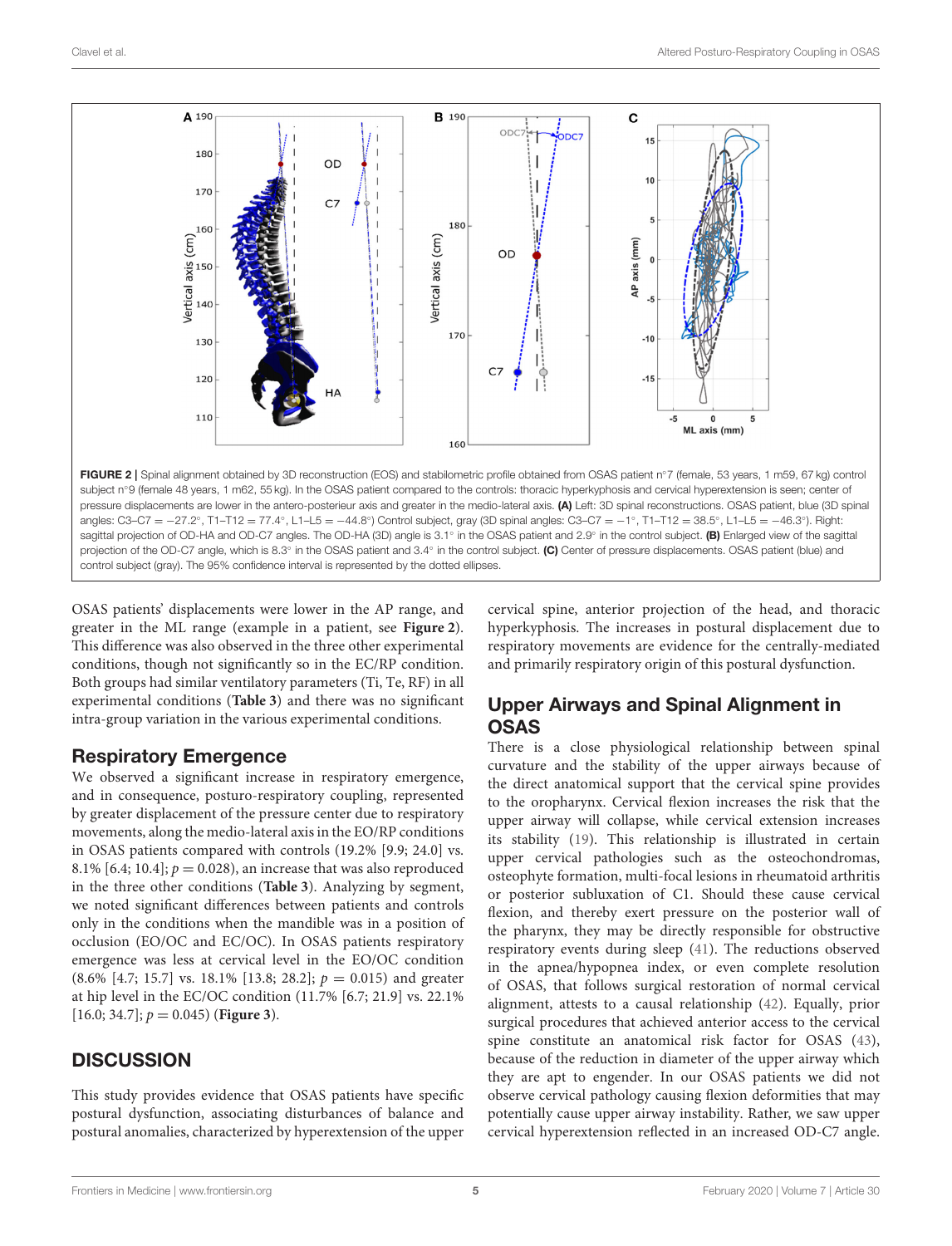This adaptive posture has been previously described in OSAS ( [9\)](#page-7-7). It is adaptive to ventilatory need to the degree that it facilitates awake ventilation, by improving the mechanical properties of the upper airways in the healthy subject [\(21\)](#page-8-6), in mouth-breathers [\(22\)](#page-8-7) and possibly in OSAS [\(20\)](#page-8-5). Thus, the cervical hyperextension probably allows the body to compensate for the increased respiratory load when awake, induced by an alteration in the mechanical properties of the upper airways as OSAS develops [\(23,](#page-8-8) [44\)](#page-8-29). Spontaneous correction of cervical hyperextension when awake OSAS patients are fitted with a mandibular advancement device to widen and stabilize the upper airways constitutes independent evidence for this hypothesis [\(45\)](#page-8-30).

However, the upper cervical hyperextension and anterior projection of the head are potentially problematic for the maintenance of balance [\(35\)](#page-8-20). We have already established that, in OSAS patients, the head-pelvis alignment remains close to the vertical, with a normal OD-HA angle [\(36\)](#page-8-21), however the compensation to maintain this alignment seems different to that observe in the elderly [\(29\)](#page-8-14). Indeed, we did not observed in our patients any pelvic compensation [\(29\)](#page-8-14). Conversely we observed a compensatory thoracic hyperkyphosis [\(24,](#page-8-9) [29\)](#page-8-14). This compensation probably limits the disturbance of balance secondary to pathological spinal alignment [\(35\)](#page-8-20), but may increase the risk of falls and others hyperkyphosisrelated comorbidities [\(46\)](#page-8-31). Moreover, the change in head rotation may theoretically cause disturbances of balance by perturbin g central processing of visual and vestibular afferents [\(47\)](#page-8-32). In our study the compensation for postural disturbance of ventilatory origin during the mandibular occlusion condition observed i n OSAS patients is evidence for the recruitment of mandibular proprioceptive afferents dedicated to the control of balance, supporting this hypothesis. The role of mandibular afferents is normally negligible in healthy subjects [\(48\)](#page-8-33), and becomes increasingly important in dysfunctions of visual or vestibular control [\(49\)](#page-8-34). The change in head position may equally also interfere with central perception of vertical posture [\(50\)](#page-8-35) or alter cortico-cortical connections and the anticipatory adaptations of postural control by the pre-motor cortex [\(47\)](#page-8-32), which in both conditions may lead to disturbances of balance.

## Changes in Posturo-Respiratory Coupling in OSAS

<span id="page-5-0"></span>We have shown that there are significant differences between the stabilometric profiles of OSAS patients and controls. Thes e results are coherent with previously published studies which have provided evidence that OSAS patients have poorer balance compared with a control population [\(12](#page-7-9) , [13\)](#page-7-10). Additionally, we have now shown that this increase in CP displacement amplitude specifically concerns the ML axis. The control of CP displacement along this axis is primarily cortical [\(51\)](#page-8-36), and the stabilometric data observed in the OSAS patients in our study support the presence of a postural disturbance of central origin. In this context, hypoxic cerebral lesions causing disturbances of balance have been described in OSAS [\(52](#page-8-37) , [53\)](#page-8-38) and cannot be excluded in our patients, even in the absence of any known past neurovascular problems. However, we have equally also

| j<br>٦<br>Í<br>¢<br>$\overline{a}$                                   |
|----------------------------------------------------------------------|
| $\ddot{\phantom{a}}$<br>١<br>١<br>¢<br>j                             |
| $\overline{a}$<br>$\overline{ }$<br>1                                |
| Ś<br>ļ<br>S<br>١                                                     |
| Ì<br>)                                                               |
| I<br>¢<br>i<br>i<br>١<br>221 H D                                     |
| S                                                                    |
| ļ                                                                    |
| ļ<br>¢<br>١<br>i<br>I<br>¢                                           |
| l<br>Ì<br>ì<br>$\frac{1}{2}$<br>b<br>ı<br>ì<br>Ï<br>١<br>j<br>j<br>١ |
|                                                                      |
| 21 E 3 I D.<br>J<br>l<br>ı<br>I                                      |

| Condition             |                   | E <sub>0/RP</sub>                           |       |                   | EC/RP                |       |                   | <b>EO/OC</b>        |       |                   | <b>EC/OC</b>        |       |
|-----------------------|-------------------|---------------------------------------------|-------|-------------------|----------------------|-------|-------------------|---------------------|-------|-------------------|---------------------|-------|
|                       | <b>OSAS</b>       | Controls                                    |       | <b>OSAS</b>       | Controls             |       | <b>OSAS</b>       | Controls            | Q     | <b>OSAS</b>       | Controls            | Q     |
| RF (/min)             |                   | $13.2$ $[10.7; 14.6]$ $14.0$ $[12.7; 17.3]$ | 0.143 | 15.5 [11.4; 16.3] | 13.3 [12.0; 16.5]    | 0.143 | 14.6 [13.3; 15.5] | 15.3 [13.0; 17.2]   | 0.319 | 11.6 [10.9; 13.4] | $14.5$ [12.1; 17.0] | 0.089 |
| $\overline{\top}$ (s) | 2.5 [2.1; 2.9]    | 2.0 [1.8; 2.2]                              | 0.060 | 2.0 [1.9; 2.8]    | 2.2 [2.0; 2.4]       | 0.713 | 2.1 [2.0; 2.4]    | 2.0 [1.9; 2.2]      | 0.078 | 2.7 [2.2; 3.0]    | 2.1 [1.8; 2.4]      | 0.052 |
| Te (s)                | 2.4 [2.0; 3.1]    | 2.5 [2.0; 2.8]                              | 0.713 | 2.1 [1.9; 2.9]    | 2.4 2.0; 2.8         | 0.887 | 2.2 [2.1; 2.4]    | $2.2$ [1.7; $2.7$ ] | 0.670 | 2.8 [2.4; 3.0]    | 2.2 [1.9; 2.6]      | 0.089 |
| Range AP (mm)         | 1.5 [0.4; 3.5]    | 7.1 [1.8: 19.0]                             | 0.033 | $2.4$ [1.1; 5.3]  | 9.6 [1.2; 23.5]      | 0.101 | $1.9$ [0.8; 3.1]  | 6.6 [1.6; 13.9]     | 0.052 | $1.4$ [0.5; 2.9]  | 7.6 [2.5; 27.9]     | 0.010 |
| Range ML (mm)         | 19.2 [14.2; 31.5] | 8.5 [1.4; 17.8]                             | 0.008 | 26.4 [20.7; 38.6] | 7.7 [2.7; 19.4]      | 0.005 | 17.7 [13.8; 25.0] | 8.9 [1.7; 20.1]     | 0.114 | 22.7 [14.8; 31.8] | 9.2 [2.4; 16.5]     | 0.021 |
| Rem AP (%)            | 13.0 9.5; 19.8    | 12.8 [6.3; 21.2]                            | 0.799 | 11.1 [6.0; 17.4]  | $11.8$ $[7.4; 16.1]$ | 0.799 | 8.0 [5.6; 16.7]   | 8.0 [5.4; 11.3]     | 0.843 | 10.3 [8.1; 14.2]  | 16.2 [9.1; 23.0]    | 0.160 |
| Rem ML (%)            | 19.2 [9.9; 24.0]  | 8.1 [6.4; 10.4]                             | 0.028 | 21.3 [10.8; 34.2] | 10.0 [6.9; 13.0]     | 0.039 | 17.7 [11.7; 27.4] | 7.2 [2.8; 12.4]     | 0.017 | 20.4 [14.4; 34.2] | 8.1 [6.5; 11.5]     | 0.005 |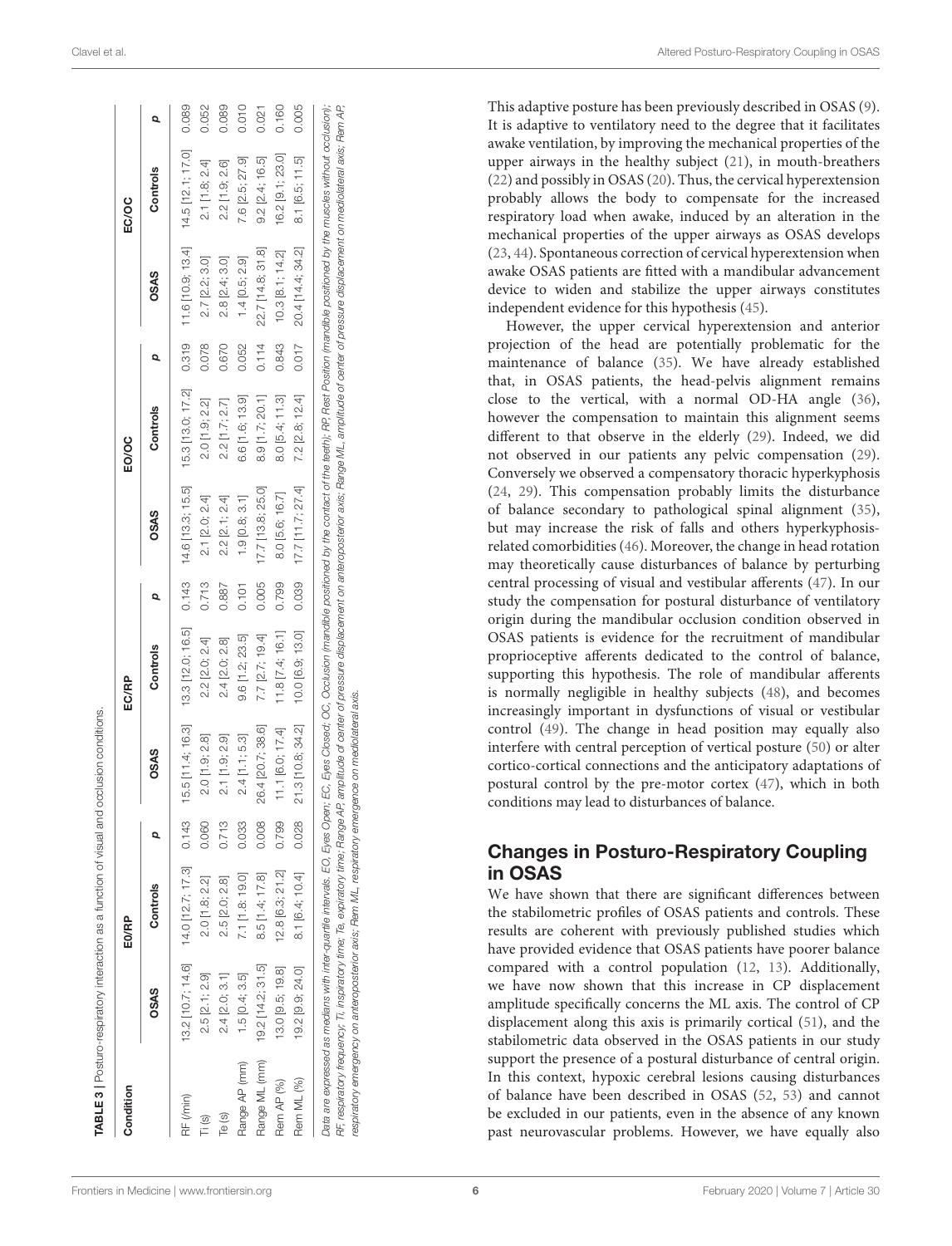

<span id="page-6-0"></span>shown that the increase in CP amplitude along the ML axis is associated with an increase in respiratory emergence along this axis, suggesting a specifically respiratory origin for this postural disturbance. Our results are evidence for a change in central interaction between respiratory and postural functions (i.e., posturo-respiratory coupling) [\(27,](#page-8-12) [31,](#page-8-17) [33\)](#page-8-18), and therefore suggest a possible link with the waking respiratory cortical adaptation previously reported in OSAS [\(54\)](#page-9-0). The pre-inspiratory potentials observed in the motor cortex and the supplementary motor area during resting ventilation provide evidence for a pathological adaptive increase in awake cortical respiratory drive [\(55\)](#page-9-1), which compensates for the intrinsic respiratory load linked to increased upper airway resistance, be this physiological in dorsal decubitus in the healthy subject [\(56\)](#page-9-2), or linked to intrinsic loads in the abnormal upper airways of the OSAS patient avoiding obstructive events when awake [\(54\)](#page-9-0). It has also been shown that respiratory cortical adaptation is associated with increased consumption of cognitive and attentional resources [\(57\)](#page-9-3). In OSAS this may alter postural balance by competing for cortical resources, as control of balance and responses to inspiratory load are modulated in the same cortical areas [\(47\)](#page-8-32). Such a mechanism has also been demonstrated when healthy subjects have had their inspiratory load increased experimentally [\(58\)](#page-9-4). The exacerbation of gait

abnormalities observed when OSAS patients are asked to perform a double task (e.g., performing a Stroop test whilst walking on a treadmill) [\(12,](#page-7-9) [14\)](#page-7-11), demonstrates the close relationship between inspiratory load, locomotion, and cognition [\(58\)](#page-9-4) and provides independent support for this hypothesis.

# Methodological Conditions and Study Limitations

The limited number of participants and the inclusion of nonobese patients mean that our results cannot be confidently generalized to all patients with OSAS. We recognize that the absence of polysomnographic data in the control group means that we cannot formally exclude the absence of OSAS in controls. However, our control subjects were completely asymptomatic. None snored or complained of somnolence, and their Berlin scores all equaled zero, a result whose negative predictive value has been calculated to be 72% using data from the Hypnolaus cohort [\(1,](#page-7-0) [59\)](#page-9-5). However, we can reasonably consider this group to be composed of healthy subjects. We also recognize that we did not measure awake increase in upper airway resistance and collapsibility in our patients, and the calculation between the alteration of the mechanical properties of the upper airways and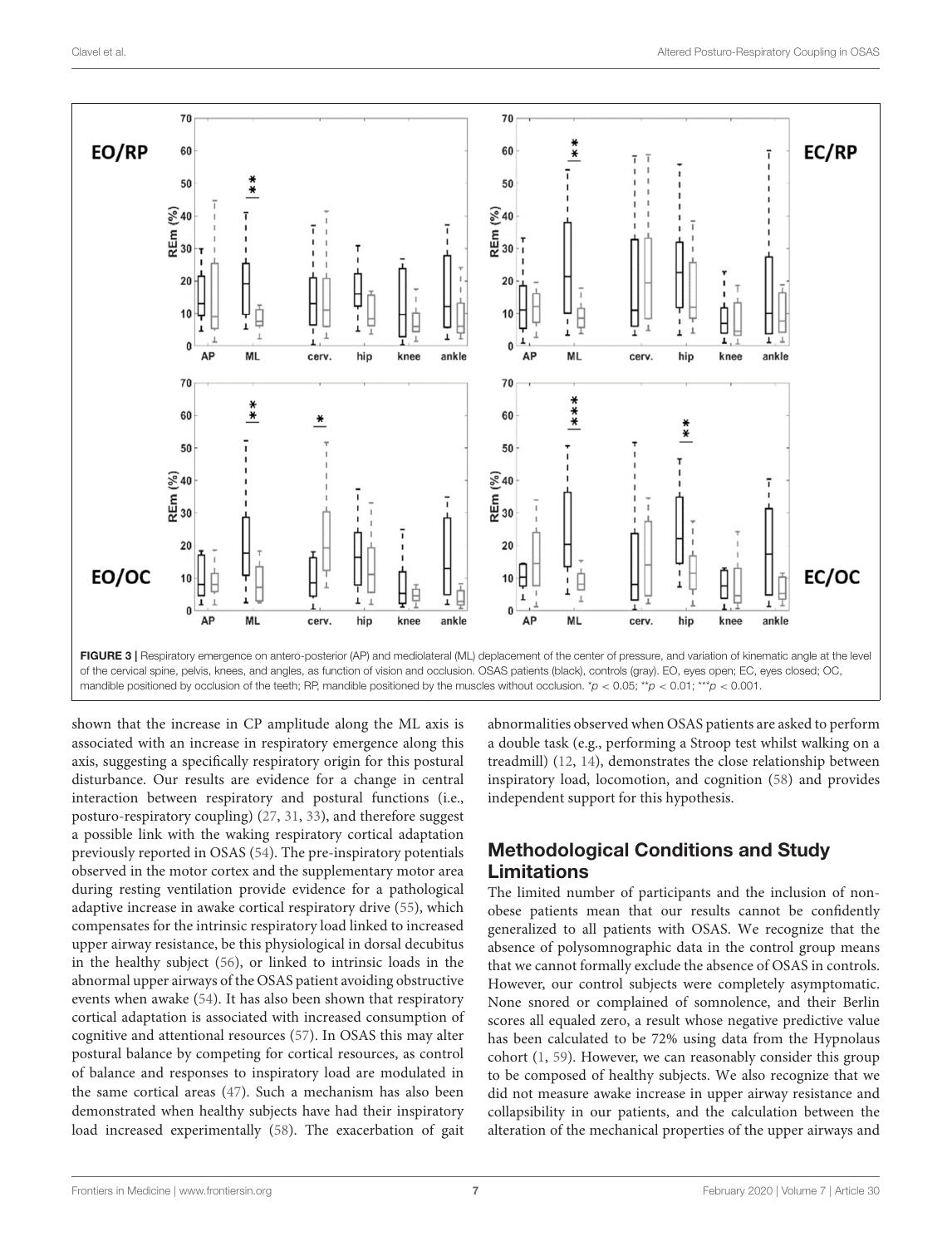postural dysfunction remains theoretical. Correction of posturorespiratory coupling and cervical hyperextension with a daytime mandibular advancement device [\(60\)](#page-9-6) could contribute further evidence to complement this study.

#### **CONCLUSION**

This study provides evidence for abnormal spinal alignment and disturbances of balance in OSAS patients, and calls for these to be sought in clinical practice in order to mitigate their consequences. The determination of posturo-respiratory coupling allows early screening for postural dysfunction and to refine understanding of its OSAS-related character. Finally, the potential correlation between the specific postural dysfunction of OSAS, the changes in the mechanical properties of the upper airways, and respiratory cortical adaptation to waking and cognitive problems, mean that correcting mechanical anomalies of the upper airways should be considered.

#### DATA AVAILABILITY STATEMENT

All datasets generated for this study are included in the article/supplementary material.

#### ETHICS STATEMENT

The studies involving human participants were reviewed and approved by—the Comité de Protection des Personnes (CPP) Ouest V on 28 June 2017 for the OSAS patients. Number 17/018-2; ID RCB 2017-A00721-52 -the comité de protection des personnes CPP Ile de France VI on 18 February 2015 for

## **REFERENCES**

- <span id="page-7-0"></span>1. Heinzer R, Vat S, Marques-Vidal P, Marti-Soler H, Andries D, Tobback N, et al. Prevalence of sleep-disordered breathing in the general population: the HypnoLaus study. Lancet Respir Med. (2015) 3:310–8. doi: [10.1016/S2213-2600\(15\)00043-0](https://doi.org/10.1016/S2213-2600(15)00043-0)
- <span id="page-7-1"></span>2. Levy P, Kohler M, McNicholas WT, Barbe F, McEvoy RD, Somers VK, et al. Obstructive sleep apnoea syndrome. Nat Rev Dis Primers. (2015) 1:15015. doi: [10.1038/nrdp.2015.24](https://doi.org/10.1038/nrdp.2015.24)
- <span id="page-7-2"></span>3. Barbe F, Duran-Cantolla J, Sanchez-de-la-Torre M, Martinez-Alonso M, Carmona C, Barcelo A, et al. Effect of continuous positive airway pressure on the incidence of hypertension and cardiovascular events in nonsleepy patients with obstructive sleep apnea: a randomized controlled trial. JAMA. (2012) 307:2161–8. doi: [10.1001/jama.2012.4366](https://doi.org/10.1001/jama.2012.4366)
- <span id="page-7-3"></span>4. Liu T, Li W, Zhou H, Wang Z. Verifying the relative efficacy between continuous positive airway pressure therapy and its alternatives for obstructive sleep apnea: a network meta-analysis. Front Neurol. (2017) 8:289. doi: [10.3389/fneur.2017.00289](https://doi.org/10.3389/fneur.2017.00289)
- <span id="page-7-4"></span>5. Tregear S, Reston J, Schoelles K, Phillips B. Continuous positive airway pressure reduces risk of motor vehicle crash among drivers with obstructive sleep apnea: systematic review and meta-analysis. Sleep. (2010) 33:1373–80. doi: [10.1093/sleep/33.10.1373](https://doi.org/10.1093/sleep/33.10.1373)
- <span id="page-7-5"></span>6. Drager LF, McEvoy RD, Barbe F, Lorenzi-Filho G, Redline S. Sleep apnea and cardiovascular disease: lessons from recent trials and need for team science. Circulation. (2017) 136:1840–50. doi: [10.1161/CIRCULATIONAHA.117.029400](https://doi.org/10.1161/CIRCULATIONAHA.117.029400)

healthy subjects. Number 90-06; ID RCB 2006-A000386-45. The patients/participants provided their written informed consent to participate in this study.

# AUTHOR CONTRIBUTIONS

VA, LC, BS, and TS contributed substantially to the study design, data analysis and interpretation, and the writing of the manuscript. WS, PR, SR-N, and YL contributed substantially to the data analysis and interpretation, and the writing of the manuscript. All authors approved the final version of the manuscript and agreed to be accountable for all aspects of the work.

#### FUNDING

This work was supported in part by the Legs Poix (LEG 1604) of the Chancellerie des Universités de Paris. LC was supported by a Ph.D. fellowship from ENS Cachan. VA was the recipient of a grant poste d'accueil APHP/Arts et Métiers délégation à la Recherche Clinique et à l'Innovation (DRCI), Assistance Publique Hôpitaux de Paris (APHP). SR-N was the recipient of a grant of ResMed (France). The authors acknowledge the support of the Paristech BiomeCAM chair on subject specific modeling, with the support of Société Générale and COVEA.

#### ACKNOWLEDGMENTS

The authors are grateful to Mr. Douglas Carnall, professional medical writer and editor, for English translation.

- 7. Khan SU, Duran CA, Rahman H, Lekkala M, Saleem MA, Kaluski E. A meta-analysis of continuous positive airway pressure therapy in prevention of cardiovascular events in patients with obstructive sleep apnoea. Eur Heart J. (2018) 39:2291–7. doi: [10.1093/eurheartj/ehx597](https://doi.org/10.1093/eurheartj/ehx597)
- <span id="page-7-6"></span>8. Sanchez-de-la-Torre M, Campos-Rodriguez F, Barbe F. Obstructive sleep apnoea and cardiovascular disease. Lancet Respir Med. (2013) 1:61–72. doi: [10.1016/S2213-2600\(12\)70051-6](https://doi.org/10.1016/S2213-2600(12)70051-6)
- <span id="page-7-7"></span>9. Guilleminault C, Huang YS, Monteyrol PJ, Sato R, Quo S, Lin CH. Critical role of myofascial reeducation in pediatric sleep-disordered breathing. Sleep Med. (2013) 14:518–25. doi: [10.1016/j.sleep.2013.01.013](https://doi.org/10.1016/j.sleep.2013.01.013)
- <span id="page-7-12"></span>10. Piccin CF, Pozzebon D, Scapini F, Correa EC. Craniocervical posture in patients with obstructive sleep apnea. Int Arch Otorhinolaryngol. (2016) 20:189–95. doi: [10.1055/s-0036-1584295](https://doi.org/10.1055/s-0036-1584295)
- <span id="page-7-8"></span>11. Sokucu O, Oksayan R, Uyar M, Ademci KE, Usumez S. Relationship between head posture and the severity of obstructive sleep apnea. Am J Orthod Dentofacial Orthop. [\(2016\) 150:945–9. doi: 10.1016/j.ajodo.2016.](https://doi.org/10.1016/j.ajodo.2016.05.011) 05.011
- <span id="page-7-9"></span>12. Baillieul S, Wuyam B, Pepin JL, Marillier M, Tamisier R, Perennou D, et al. Continuous positive airway pressure improves gait control in severe obstructive sleep apnoea: a prospective study. PLoS ONE. (2018) 13:e0192442. doi: [10.1371/journal.pone.0192442](https://doi.org/10.1371/journal.pone.0192442)
- <span id="page-7-10"></span>13. Degache F, Goy Y, Vat S, Haba Rubio J, Contal O, Heinzer R. Sleepdisordered breathing and daytime postural stability. Thorax. (2016) 71:543–8. doi: [10.1136/thoraxjnl-2015-207490](https://doi.org/10.1136/thoraxjnl-2015-207490)
- <span id="page-7-11"></span>14. Allali G, Perrig S, Cleusix M, Herrmann FR, Adler D, Gex G, et al. Gait abnormalities in obstructive sleep apnea and impact of continuous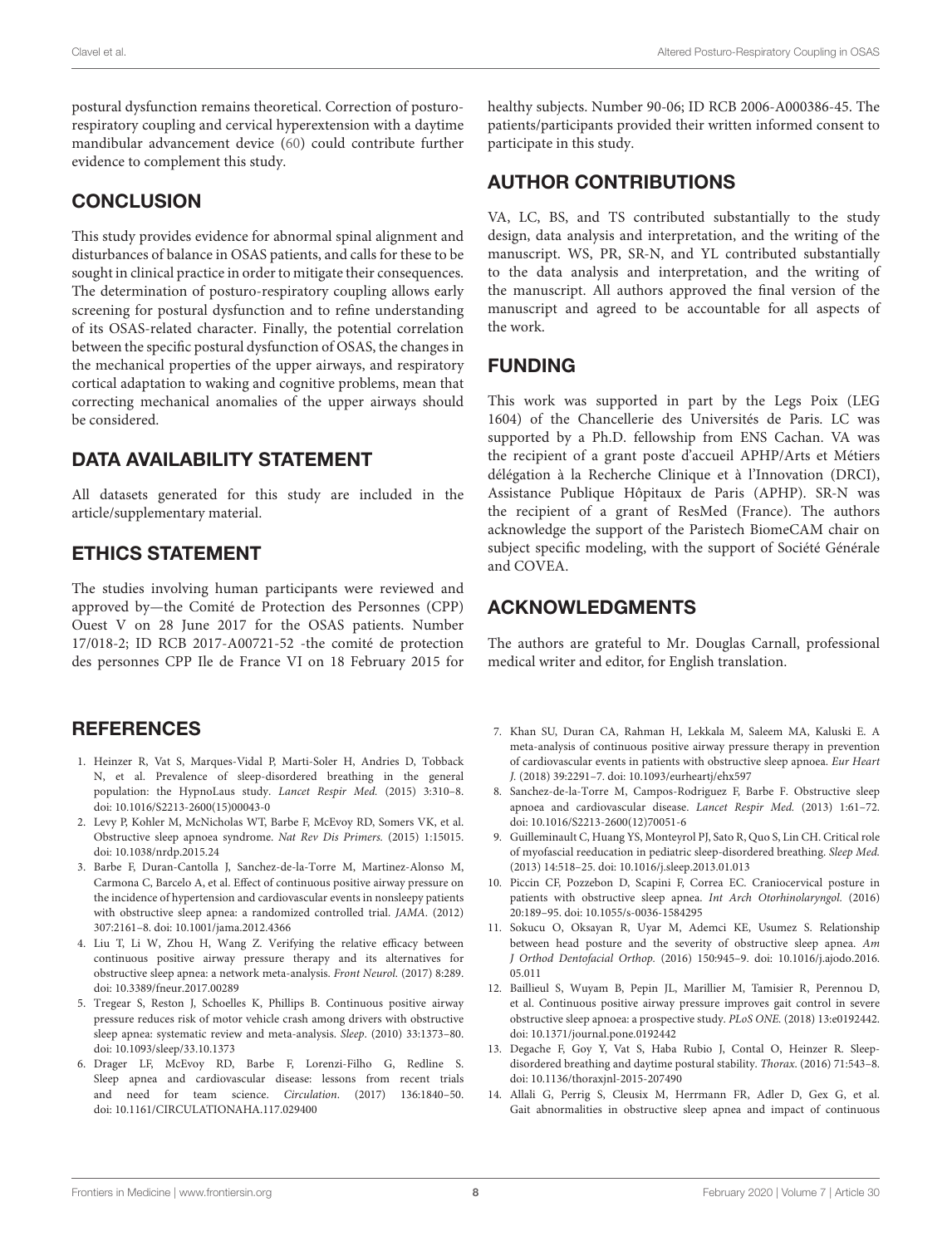positive airway pressure. Respiratory Physiol Neurobiol. (2014) 201:31–3. doi: [10.1016/j.resp.2014.06.012](https://doi.org/10.1016/j.resp.2014.06.012)

- <span id="page-8-0"></span>15. Celle S, Annweiler C, Camicioli R, Barthelemy JC, Roche F, Beauchet O. Sleeprelated breathing disorders and gait variability: a cross-sectional preliminary study. BMC Pulm Med. (2014) 14:140. doi: [10.1186/1471-2466-14-140](https://doi.org/10.1186/1471-2466-14-140)
- <span id="page-8-1"></span>16. Onen F, Higgins S, Onen SH. Falling-asleep-related injured falls in the elderly. J Am Med Dir Assoc. [\(2009\) 10:207–10. doi: 10.1016/j.jamda.2008.](https://doi.org/10.1016/j.jamda.2008.10.008) 10.008
- <span id="page-8-2"></span>17. Fabbri M, Martoni M, Esposito MJ, Brighetti G, Natale V. Postural control after a night without sleep. Neuropsychologia. (2006) 44:2520–5. doi: [10.1016/j.neuropsychologia.2006.03.033](https://doi.org/10.1016/j.neuropsychologia.2006.03.033)
- <span id="page-8-3"></span>18. Wagner LS, Oakley SR, Vang P, Noble BN, Cevette MJ, Stepanek JP. Hypoxiainduced changes in standing balance. Aviat Space Environ Med. (2011) 82:518–22. doi: [10.3357/ASEM.2885.2011](https://doi.org/10.3357/ASEM.2885.2011)
- <span id="page-8-4"></span>19. Verin E, Series F, Locher C, Straus C, Zelter M, Derenne JP, et al. Effects of neck flexion and mouth opening on inspiratory flow dynamics in awake humans. J Appl Physiol. (2002) 92:84–92. doi: [10.1152/jappl.2002.92.1.84](https://doi.org/10.1152/jappl.2002.92.1.84)
- <span id="page-8-5"></span>20. Solow B, Skov S, Ovesen J, Norup PW, Wildschiodtz G. Airway dimensions and head posture in obstructive sleep apnoea. Eur J Orthod. (1996) 18:571–9. doi: [10.1093/ejo/18.1.571](https://doi.org/10.1093/ejo/18.1.571)
- <span id="page-8-6"></span>21. Wei W, Huang SW, Chen LH, Qi Y, Qiu YM, Li ST. Airflow behavior changes in upper airway caused by different head and neck positions: Comparison by computational fluid dynamics. J Biomech. (2017) 52:89–94. doi: [10.1016/j.jbiomech.2016.12.032](https://doi.org/10.1016/j.jbiomech.2016.12.032)
- <span id="page-8-7"></span>22. Huggare JA, Laine-Alava MT. Nasorespiratory function and head posture. Am J Orthod Dentofacial Orthop. (1997) 112:507–11. doi: [10.1016/S0889-5406\(97\)70078-7](https://doi.org/10.1016/S0889-5406(97)70078-7)
- <span id="page-8-8"></span>23. Verin E, Tardif C, Buffet X, Marie JP, Lacoume Y, Andrieu-Guitrancourt J, et al. Comparison between anatomy and resistance of upper airway in normal subjects, snorers and OSAS patients. Respir Physiol. (2002) 129:335– 43. doi: [10.1016/S0034-5687\(01\)00324-3](https://doi.org/10.1016/S0034-5687(01)00324-3)
- <span id="page-8-9"></span>24. Attali V, Clavel L, Rouch P, Rivals I, Remy-Neris S, Skalli W, et al. Compensation of respiratory-related postural perturbation is achieved by maintenance of head-to-pelvis alignment in healthy humans. Front Physiol. (2019) 10:441. doi: [10.3389/fphys.2019.00441](https://doi.org/10.3389/fphys.2019.00441)
- <span id="page-8-10"></span>25. Dally JF. An inquiry into the physiological mechanism of respiration, with especial reference to the movements of the vertebral column and diaphragm. J Anatomy Physiol. (1908) 43(Pt 1):93–114.
- <span id="page-8-11"></span>26. Caron O, Fontanari P, Cremieux J, Joulia F. Effects of ventilation on body sway during human standing. Neurosci Lett. (2004) 366:6–9. doi: [10.1016/j.neulet.2004.04.085](https://doi.org/10.1016/j.neulet.2004.04.085)
- <span id="page-8-12"></span>27. Hamaoui A, Gonneau E, Le Bozec S. Respiratory disturbance to posture varies according to the respiratory mode. Neurosci Lett. (2010) 475:141–4. doi: [10.1016/j.neulet.2010.03.064](https://doi.org/10.1016/j.neulet.2010.03.064)
- <span id="page-8-13"></span>28. David P, Laval D, Terrien J, Petitjean M. Postural control and ventilatory drive during voluntary hyperventilation and carbon dioxide rebreathing. Eur J Appl Physiol. (2012) 112:145–54. doi: [10.1007/s00421-011-1954-8](https://doi.org/10.1007/s00421-011-1954-8)
- <span id="page-8-14"></span>29. Amabile C, Le Huec JC, Skalli W. Invariance of head-pelvis alignment and compensatory mechanisms for asymptomatic adults older than 49 years. Eur Spine J. (2018) 27:458–66. doi: [10.1007/s00586-016-4830-8](https://doi.org/10.1007/s00586-016-4830-8)
- <span id="page-8-15"></span>30. Hodges PW, Sapsford R, Pengel LH. Postural and respiratory functions of the pelvic floor muscles. Neurourol Urodynam. (2007) 26:362–71. doi: [10.1002/nau.20232](https://doi.org/10.1002/nau.20232)
- <span id="page-8-17"></span>31. Kuznetsov NA, Riley MA. Effects of breathing on multijoint control of center of mass position during upright stance. J Mot Behav. (2012) 44:241–53. doi: [10.1080/00222895.2012.688894](https://doi.org/10.1080/00222895.2012.688894)
- <span id="page-8-16"></span>32. Talasz H, Kremser C, Kofler M, Kalchschmid E, Lechleitner M, Rudisch A. Phase-locked parallel movement of diaphragm and pelvic floor during breathing and coughing-a dynamic MRI investigation in healthy females. Int Urogynecol J. (2011) 22:61–8. doi: [10.1007/s00192-010-1240-z](https://doi.org/10.1007/s00192-010-1240-z)
- <span id="page-8-18"></span>33. Hodges PW, Gurfinkel VS, Brumagne S, Smith TC, Cordo PC. Coexistence of stability and mobility in postural control: evidence from postural compensation for respiration. Exp Brain Res. (2002) 144:293–302. doi: [10.1007/s00221-002-1040-x](https://doi.org/10.1007/s00221-002-1040-x)
- <span id="page-8-19"></span>34. Manor BD, Hu K, Peng CK, Lipsitz LA, Novak V. Posturo-respiratory synchronization: effects of aging and stroke. Gait Posture. (2012) 36:254–9. doi: [10.1016/j.gaitpost.2012.03.002](https://doi.org/10.1016/j.gaitpost.2012.03.002)
- <span id="page-8-20"></span>35. Scheer JK, Tang JA, Smith JS, Acosta FL Jr, Protopsaltis TS, Blondel B, et al. Cervical spine alignment, sagittal deformity, and clinical implications: a review. J Neurosurg Spine. (2013) 19:141–59. doi: [10.3171/2013.4.SPINE12838](https://doi.org/10.3171/2013.4.SPINE12838)
- <span id="page-8-21"></span>36. Amabile C, Pillet H, Lafage V, Barrey C, Vital JM, Skalli W. A new quasi-invariant parameter characterizing the postural alignment of young asymptomatic adults. Eur Spine J. (2016) 25:3666–74. doi: [10.1007/s00586-016-4552-y](https://doi.org/10.1007/s00586-016-4552-y)
- <span id="page-8-22"></span>37. Netzer NC, Stoohs RA, Netzer CM, Clark K, Strohl KP. Using the Berlin Questionnaire to identify patients at risk for the sleep apnea syndrome. Ann Intern Med. (1999) 131:485–91. doi: [10.7326/0003-4819-131-7-199910050-00002](https://doi.org/10.7326/0003-4819-131-7-199910050-00002)
- <span id="page-8-23"></span>38. Dubousset J, Charpak G, Skalli W, de Guise J, Kalifa G, Wicart P. [Skeletal and spinal imaging with EOS system]. Arch de pediatrie. (2008) 15:665–6. doi: [10.1016/S0929-693X\(08\)71868-2](https://doi.org/10.1016/S0929-693X(08)71868-2)
- <span id="page-8-24"></span>39. Humbert L, De Guise JA, Aubert B, Godbout B, Skalli W. 3D reconstruction of the spine from biplanar X-rays using parametric models based on transversal and longitudinal inferences. Med Eng Phys. (2009) 31:681–7. doi: [10.1016/j.medengphy.2009.01.003](https://doi.org/10.1016/j.medengphy.2009.01.003)
- <span id="page-8-25"></span>40. Mitton D, Deschenes S, Laporte S, Godbout B, Bertrand S, de Guise JA, et al. 3D reconstruction of the pelvis from bi-planar radiography. Comput Methods Biomech Biomed Eng[. \(2006\) 9:1–5. doi: 10.1080/102558405005](https://doi.org/10.1080/10255840500521786) 21786
- <span id="page-8-26"></span>41. Khan A, Than KD, Chen KS, Wang AC, La Marca F, Park P. Sleep apnea and cervical spine pathology. Eur Spine J. (2014) 23:641–7. doi: [10.1007/s00586-013-3046-4](https://doi.org/10.1007/s00586-013-3046-4)
- <span id="page-8-27"></span>42. Ataka H, Tanno T, Miyashita T, Isono S, Yamazaki M. Occipitocervical fusion has potential to improve sleep apnea in patients with rheumatoid arthritis and upper cervical lesions. Spine. (2010) 35:E971–5. doi: [10.1097/BRS.0b013e3181c691df](https://doi.org/10.1097/BRS.0b013e3181c691df)
- <span id="page-8-28"></span>43. Guilleminault C, Li KK, Philip P, Kushida CA. Anterior cervical spine fusion and sleep disordered breathing. Neurology. (2003) 61:97–9. doi: [10.1212/01.WNL.0000068163.96302.9B](https://doi.org/10.1212/01.WNL.0000068163.96302.9B)
- <span id="page-8-29"></span>44. Lin CC, Wu KM, Chou CS, Liaw SF. Oral airway resistance during wakefulness in eucapnic and hypercapnic sleep apnea syndrome. Respirat Physiol Neurobiol[. \(2004\) 139:215–24. doi: 10.1016/j.resp.2003.](https://doi.org/10.1016/j.resp.2003.10.004) 10.004
- <span id="page-8-30"></span>45. Inoko Y, Morita O. Influence of oral appliances on craniocervical posture in obstructive sleep apnea-hypopnea syndrome patients. J Prosthodont Res. (2009) 53:107–10. doi: [10.1016/j.jpor.2009.02.001](https://doi.org/10.1016/j.jpor.2009.02.001)
- <span id="page-8-31"></span>46. McDaniels-Davidson C, Davis A, Wing D, Macera C, Lindsay SP, Schousboe JT, et al. Kyphosis and incident falls among community-dwelling older adults. Osteoporosis Int[. \(2018\) 29:163–9. doi: 10.1007/s00198-017-](https://doi.org/10.1007/s00198-017-4253-3) 4253-3
- <span id="page-8-32"></span>47. Mihara M, Miyai I, Hatakenaka M, Kubota K, Sakoda S. Role of the prefrontal cortex in human balance control. Neuroimage. (2008) 43:329–36. doi: [10.1016/j.neuroimage.2008.07.029](https://doi.org/10.1016/j.neuroimage.2008.07.029)
- <span id="page-8-33"></span>48. Julia-Sanchez S, Alvarez-Herms J, Gatterer H, Burtscher M, Pages T, Viscor G. The influence of dental occlusion on the body balance in unstable platform increases after high intensity exercise. Neurosci Lett. (2016) 617:116–21. doi: [10.1016/j.neulet.2016.02.003](https://doi.org/10.1016/j.neulet.2016.02.003)
- <span id="page-8-34"></span>49. Tardieu C, Dumitrescu M, Giraudeau A, Blanc JL, Cheynet F, Borel L. Dental occlusion and postural control in adults. Neurosci Lett. (2009) 450:221–4. doi: [10.1016/j.neulet.2008.12.005](https://doi.org/10.1016/j.neulet.2008.12.005)
- <span id="page-8-35"></span>50. Perennou DA, Mazibrada G, Chauvineau V, Greenwood R, Rothwell J, Gresty MA, et al. Lateropulsion, pushing and verticality perception in hemisphere stroke: a causal relationship? Brain. (2008) 131(Pt 9):2401–13. doi: [10.1093/brain/awn170](https://doi.org/10.1093/brain/awn170)
- <span id="page-8-36"></span>51. Winter DA, Prince F, Frank JS, Powell C, Zabjek KF. Unified theory regarding A/P and M/L balance in quiet stance. J Neurophysiol. (1996) 75:2334–43. doi: [10.1152/jn.1996.75.6.2334](https://doi.org/10.1152/jn.1996.75.6.2334)
- <span id="page-8-37"></span>52. Canessa N, Castronovo V, Cappa SF, Aloia MS, Marelli S, Falini A, et al. Obstructive sleep apnea: brain structural changes and neurocognitive function before and after treatment. Am J Respir Crit Care Med. (2011) 183:1419–26. doi: [10.1164/rccm.201005-0693OC](https://doi.org/10.1164/rccm.201005-0693OC)
- <span id="page-8-38"></span>53. Rosenzweig I, Glasser M, Polsek D, Leschziner GD, Williams SC, Morrell MJ. Sleep apnoea and the brain: a complex relationship. Lancet Respir Med. (2015) 3:404–14. doi: [10.1016/S2213-2600\(15\)00090-9](https://doi.org/10.1016/S2213-2600(15)00090-9)